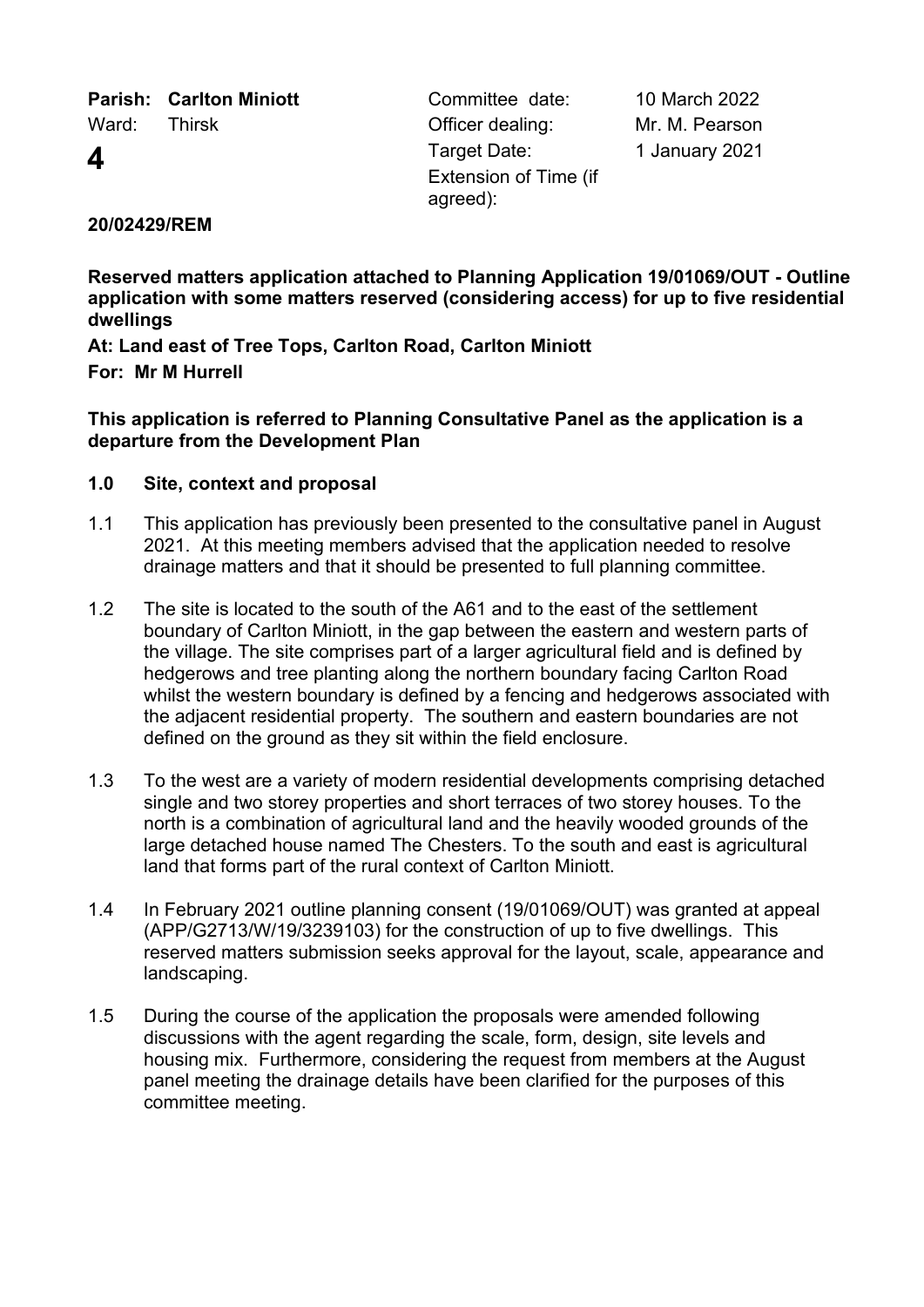## **2.0 Relevant planning history**

2.1 19/01069/OUT - Outline application with some matters reserved (considering access) for up to five residential dwellings. Refused and subsequent appeal allowed ref: APP/G2713/W/19/3239103.

## **3.0 Relevant planning policies**

3.1 The relevant policies are:

Local Plan Policy S 1 - Sustainable Development Principles Local Plan Policy S 3 - Spatial Distribution Local Plan Policy S 5 - Development in the Countryside Local Plan Policy S 7 - The Historic Environment Local Plan Policy HG 2 - Delivering the Right Type of Homes Local Plan Policy HG 5 - Windfall Housing Development Local Plan Policy E 1 - Design Local Plan Policy E 2 - Amenity Local Plan Policy E 3 - The Natural Environment Local Plan Policy E 5 - Development Affecting Heritage Assets Local Plan Policy E 7 - Hambleton's Landscapes Local Plan Policy CI 1 – Infrastructure Delivery Local Plan Policy CI 2 - Transport and Accessibility Local Plan Policy RM 2 - Flood Risk Local Plan Policy RM 3 - Surface Water and Drainage Management

## **4.0 Consultations**

- 4.1 Carlton Miniott Parish Council Object based on the impact of the two storey properties on the streetscene and wider landscape. Suggest dormer bungalows would be more suitable in keeping with the properties to the west.
- 4.2 NYCC Highways No objection subject to a minor change to the internal turning arrangement for plots 3 and 4.
- 4.3 Yorkshire Water No objection to the initial drainage proposals.
- 4.4 MOD No safeguarding concerns.
- 4.5 Site notice (expired 24.12.2020) No observations received.
- 4.6 Neighbour notification No responses received (expired 16.3.2019) and re-consult expired (1.8.2021)

### **5.0 Analysis**

5.1 Following the grant of outline planning permission at appeal, establishing the principle of development, the issues to consider in this application are the layout, scale, appearance and landscaping, together with drainage, highways and residential amenity.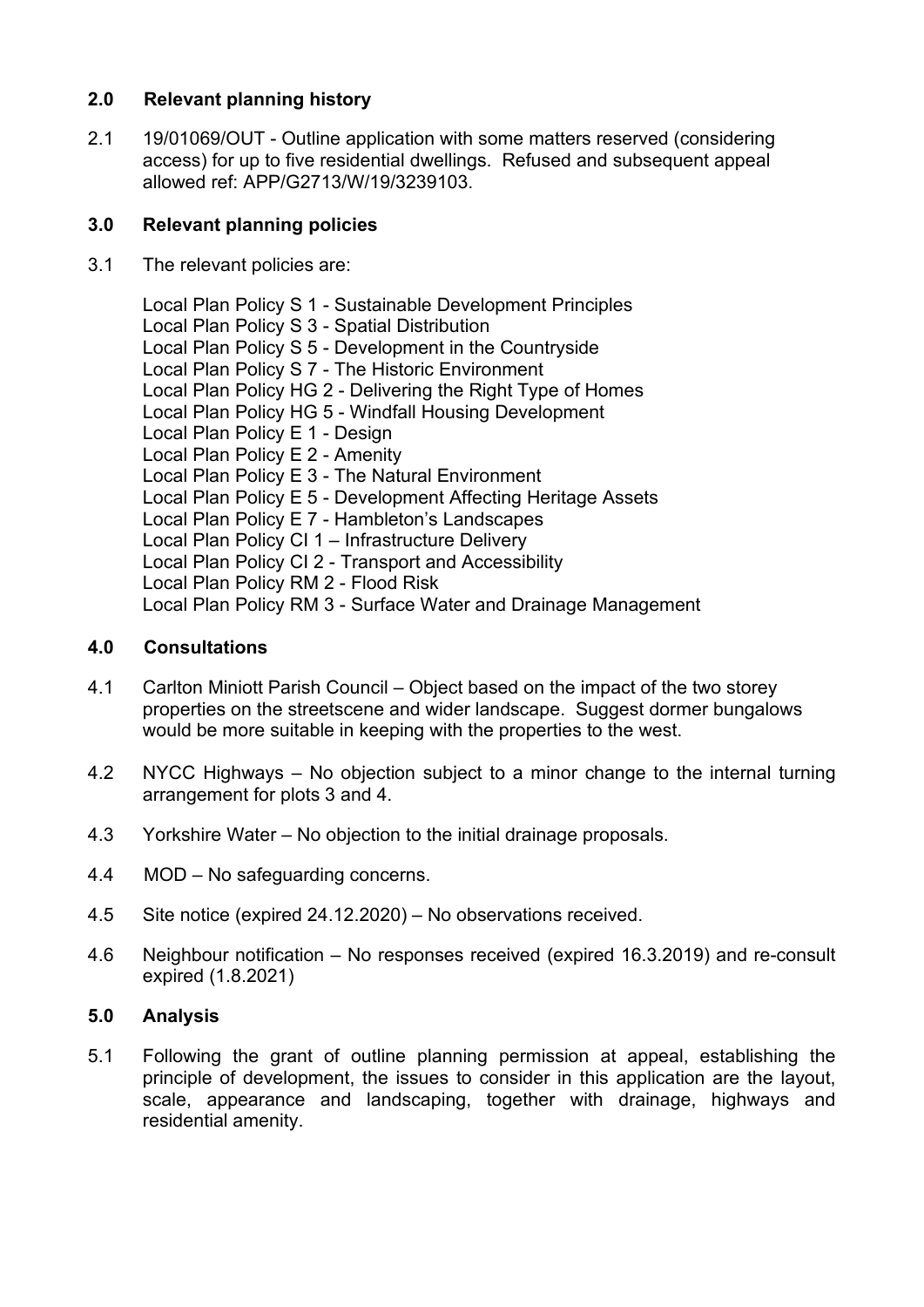Layout

5.2 The proposed layout generally reflects the indicative layout illustrated on the access drawing submitted during the outline application process. The layout provides five dwellings accessed via a single access point off Carlton Road. The internal access road runs behind the retained hedgerow along Carlton Road to provide access to the driveways and detached garages associated with the new dwellings. The layout of the scheme was amended during the application process to provide side driveways with detached garage to rear. This approach provides some separation between the dwellings to provide a break in the massing to the streetscene and given the location of the detached garages would also allow for some views to the countryside beyond. In addition, the proposed dwellings are set well back from the highway which is generally reflective of the established building line on the south side of the highway. During the course of the application the mix across the scheme was amended to better reflect the Size, Type and Tenure of New Homes SPD Local Plan Policy HG2. This proposal provides 3 x 3-bedroom units and 2 x 5 bedroom units which reflects the requirement to provide a greater proportion of smaller units. It also provides the same number of bedspaces (19) indicated on the approved access drawing associated with the outline approval (19/01069/OUT). Following amendments to the internal arrangement of some of the house types the proposed dwellings do not provide the opportunity for overlooking to the adjacent property to the west or to each other and thus do not raise any amenity concerns. Furthermore, the proposals provide sufficient private amenity space to each dwelling. On the basis of the above the application is considered to provide a satisfactory layout in accordance with Local Plan Policies Development Framework Policies S1, E1, E2.

Scale

5.3 The proposal provides two storey dwellings with pitched roofs across the site. Whilst it is noted that the development immediately to the west contains a variety of single storey development it is considered that the application site is capable of taking two storey scale given the curvature in the alignment of the highway, the separation of the site from the context together with the intervening landscaping (to the west and along the frontage). On this basis the relationship between the application site and context is limited in views from Carlton Road. It is noted that the Parish Council do not consider the scale to be acceptable and suggest dormer bungalows would be more suitable. It is noted that whilst all the proposed dwellings are two storey in height, the proposed dwelling at the western end of the application site is smaller in footprint and of a different form (with a single storey side element) in contrast to the form of the units across the remainder of scheme. This approach provides a transitional element between the application site and development to the west. This reduced massing would be viewed, from the footpath access point through the hedgerow at the western end of the site and is therefore an appropriate response on this occasion. Furthermore, the substantial setback distance of the proposed dwellings from the highway that would also be set behind a mature hedgerow with isolated trees assists in the visual assimilation of the scale of development in views from Carlton Road. On this basis the scale of the proposed development is considered acceptable and would accord with Local Plan Policies S1 and E1.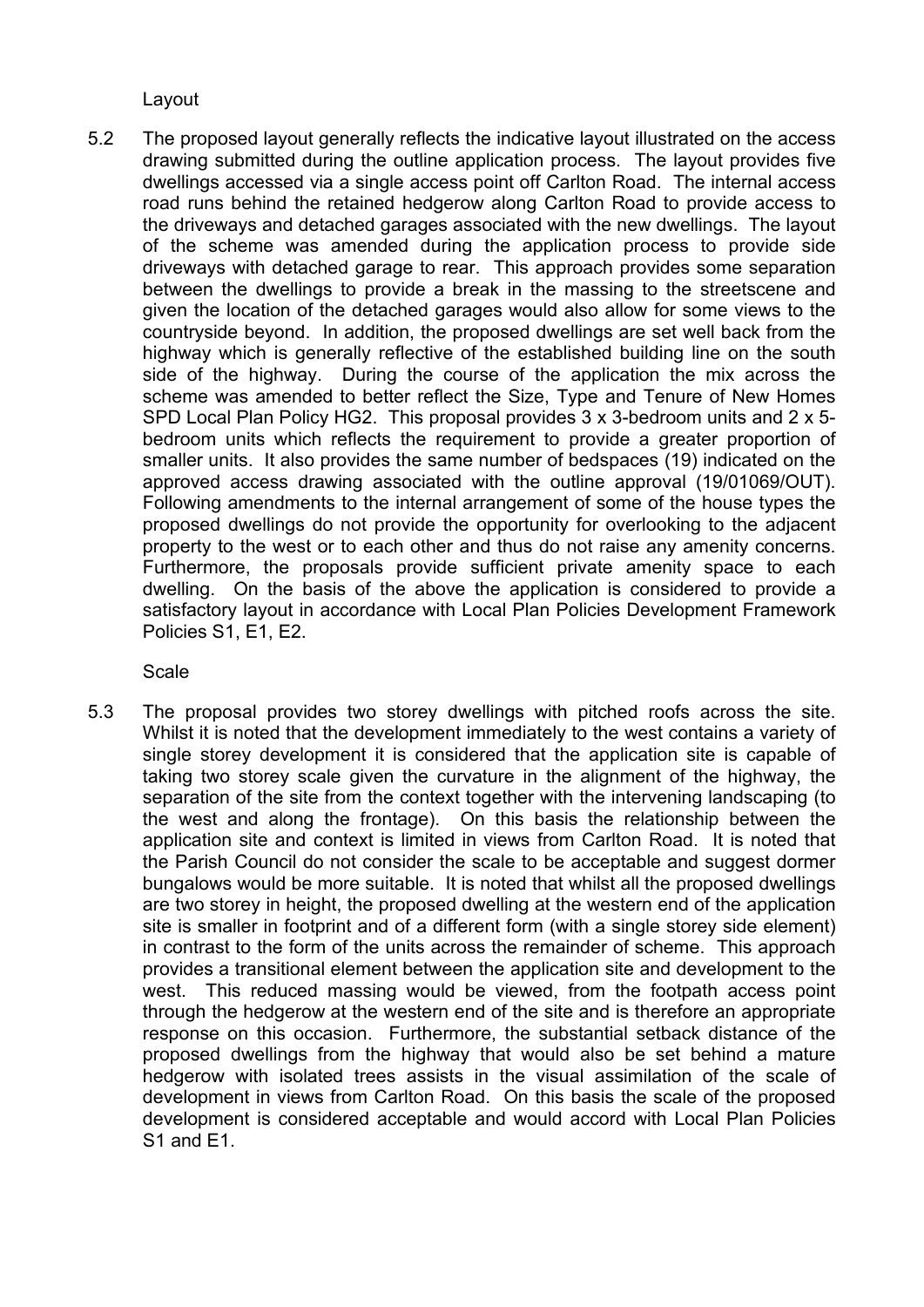## Appearance

5.4 The proposal provides five dwellings to be constructed in brick with a variety of the pantile or slate pitched roofs, which is considered to be reflective of the palette of materials within the immediate context. The elevation design has been amended during the course of the application to provide better proportioned openings, features such as entrance canopies or bay windows to provide some relief/interest to the facades and to avoid overly repetitive appearance across the scheme. The use of three house types across a scheme of five dwellings is also considered to achieve this design aesthetic and is welcomed. On the basis of the above the application is considered to provide a satisfactory appearance in accordance with Local Plan Policies S1 and E1.

## **Landscaping**

5.5 The proposed landscaping is illustrated on the site layout drawing that illustrates the existing hedgerows and trees along the frontage to Carlton Road are to be retained. Furthermore, the existing hedge on the western boundary will be retained whilst a new hedge is proposed along the eastern edge of the application site. On this basis the proposal is considered to provide a satisfactory landscaping proposal in accordance with Local Development Framework Policies E1 and E7.

### **Drainage**

5.6 The applicant has now provided amended drainage details. These details illustrate foul connection to the existing public foul sewer located in the highway and surface water will be attenuated on site and drain to the existing field ditch along the western boundary of the application site. The ditch drains into the existing culverted surface water system on the south side of the highway. This system then traverses under the highway to the north side to connect to Dow Dyke Stell, the same drainage arrangement approved for the recent development of 7 affordable homes at 9 to 16 Mowbray Houses. Although the proposals are controlled by condition on the outline approval and are not to be formally determined at this stage the drainage proposals follow the drainage hierarchy and can be supported.

### Highways

5.7 The outline approval conditioned the submission of the technical access details, these are for later approval and not formally determined at this stage. However, NYCC Highways are satisfied with the proposed site layout (subject to a minor change to turning arrangements) and therefore from a highways perspective the proposal is considered to be acceptable.

### Planning balance

5.8 The proposed development complies with the relevant Local Plan policy in terms of layout, design, appearance and amenity and national policy requirements.

### **6.0 Recommendation**

6.1 That subject to any outstanding consultations the application be **APPROVED** subject to the following conditions: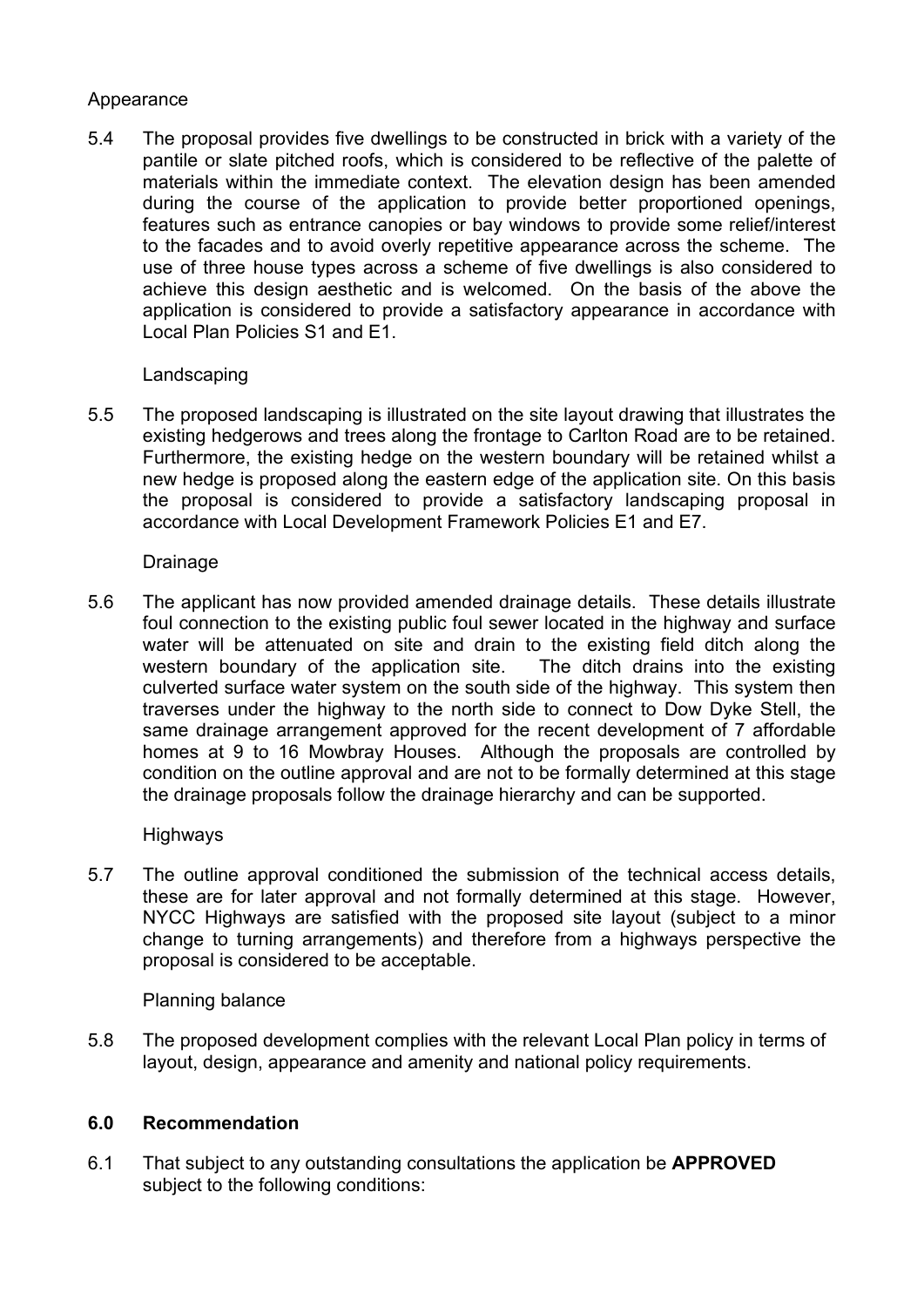- 1. The development hereby permitted shall be begun within three years of the date of this permission.
- 2. The permission hereby granted shall not be undertaken other than in complete accordance with the drawing(s) numbered (03) 02 PO4 received by Hambleton District Council on 21.7.2021 and drawing nos. (03) 10 P02, (03) 11P01, (03) 12P03, (03)13 P02, (03) 14P01, (03) 31 PO2, (03) 33 PO2 and (03) 35 PO2 received by Hambleton District Council on 21.7.2021 unless otherwise approved in writing by the Local Planning Authority.
- 3. No above ground construction work shall be undertaken until details of the materials to be used in the construction of the external surfaces of the development have been submitted in writing to the Local Planning Authority for approval and samples have been made available on the application site for inspection (and the Local Planning Authority have been advised that the materials are on site) and the materials have been approved in writing by the Local Planning Authority. The development shall be constructed of the approved materials in accordance with the approved method.
- 4. The development shall not be occupied until a detailed landscaping scheme indicating the type, height, species and location of all new trees and shrubs has been submitted to and approved in writing by the Local Planning Authority. No part of the development shall be used after the end of the first planting and seeding seasons following the approval of the landscaping scheme, unless the approved scheme has been completed. Any trees or plants which, within a period of 5 years of planting die, are removed, or become seriously damaged or diseased, shall be replaced with others of similar size and species.
- 5. No retained tree shall be cut down, uprooted or destroyed, nor shall any retained tree be the subject of any form of tree surgery other than in accordance with the approved plans and particulars, without the written approval of the Local Planning Authority. Any works to a tree shall be carried out in accordance with British Standard 3998 (Tree Work). If any retained tree is removed, uprooted or destroyed or dies, another tree shall be planted at the same place and that tree shall be of such size and species, and shall be planted at such time as may be specified in writing by the Local Planning Authority.
- 6. The development shall not be commenced until the protective fencing around the existing trees and hedgerows has been erected in accordance with details approved by the Local Planning Authority. Erection of protective fencing is required before commencement in order to ensure adequate protection of trees at all stages of the development process, including site clearance.
- 7. Prior to development commencing details of the existing ground and floor levels of site and neighbouring buildings and the proposed ground and finished floor levels of the site shall be submitted to and approved in writing by the Local Planning Authority. The levels shall relate to an identified fixed Ordnance Datum. The development shall be constructed in accordance with the approved details and thereafter be retained in the approved form.